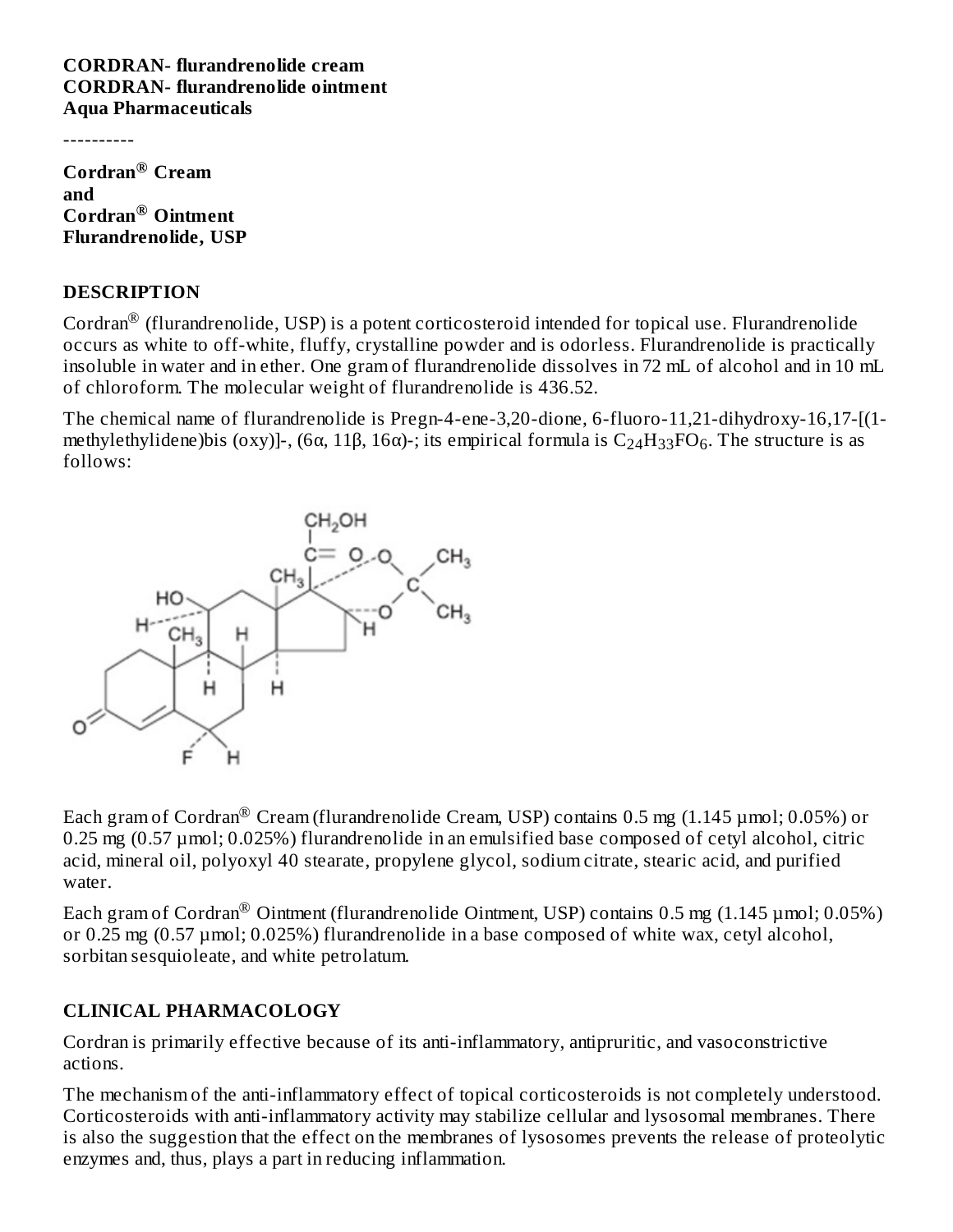*Pharmacokinetics*— The extent of percutaneous absorption of topical corticosteroids is determined by many factors, including the vehicle, the integrity of the epidermal barrier, and the use of occlusive dressings.

Topical corticosteroids can be absorbed from normal intact skin. Inflammation and/or other disease processes in the skin increase percutaneous absorption.

Once absorbed through the skin, topical corticosteroids are handled through pharmacokinetic pathways similar to systemically administered corticosteroids. Corticosteroids are bound to plasma proteins in varying degrees. They are metabolized primarily in the liver and then excreted in the kidneys. Some of the topical corticosteroids and their metabolites are also excreted into the bile.

# **INDICATIONS AND USAGE**

Cordran<sup>®</sup> (flurandrenolide, USP) is indicated for the relief of the inflammatory and pruritic manifestations of corticosteroid-responsive dermatoses.

# **CONTRAINDICATIONS**

Topical corticosteroids are contraindicated in patients with a history of hypersensitivity to any of the components of these preparations.

# **PRECAUTIONS**

General—Systemic absorption of topical corticosteroids has produced reversible hypothalamicpituitary-adrenal (HPA) axis suppression, manifestations of Cushing's syndrome, hyperglycemia, and glucosuria in some patients.

Conditions that augment systemic absorption include application of the more potent steroids, use over large surface areas, prolonged use, and the addition of occlusive dressings.

Therefore, patients receiving a large dose of a potent topical steroid applied to a large surface area or under an occlusive dressing should be evaluated periodically for evidence of HPA axis suppression using urinary-free cortisol and ACTH stimulation tests. If HPA axis suppression is noted, an attempt should be made to withdraw the drug, to reduce the frequency of application, or to substitute a less potent steroid.

Recovery of HPA axis function is generally prompt and complete upon discontinuation of the drug. Infrequently, signs and symptoms of steroid withdrawal may occur, so that supplemental systemic corticosteroids are required.

Pediatric patients may absorb proportionately larger amounts of topical corticosteroids and thus be more susceptible to systemic toxicity (see Pediatric Use under PRECAUTIONS).

If irritation develops, topical corticosteroids should be discontinued and appropriate therapy instituted.

In the presence of dermatologic infections, the use of an appropriate antifungal or antibacterial agent should be instituted. If a favorable response does not occur promptly, Cordran should be discontinued until the infection has been adequately controlled.

*Information for the Patient*—Patients using topical corticosteroids should receive the following information and instructions:

- 1. This medication is to be used as directed by the physician. It is for external use only. Avoid contact with the eyes.
- 2. Patients should be advised not to use this medication for any disorder other than that for which it was prescribed.
- 3. The treated skin area should not be bandaged or otherwise covered or wrapped in order to be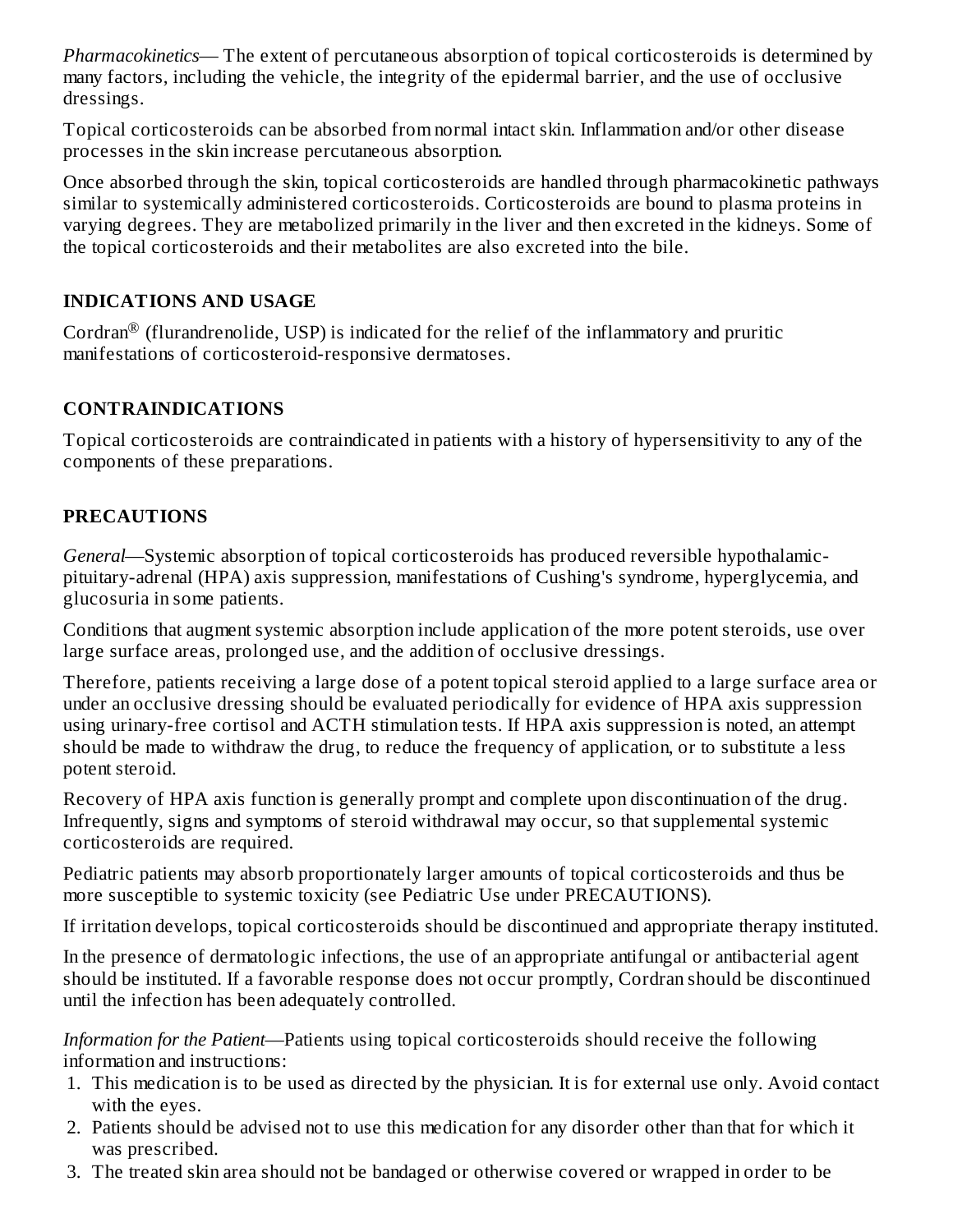occlusive unless the patient is directed to do so by the physician.

- 4. Patients should report any signs of local adverse reactions, especially under occlusive dressing.
- 5. Parents of pediatric patients should be advised not to use tight-fitting diapers or plastic pants on a patient being treated in the diaper area, because these garments may constitute occlusive dressings.
- 6. Do not use Cordran on the face, underarms, or groin areas unless directed by your physician.
- 7. If no improvement is seen within 2 weeks, contact your physician.
- 8. Do not use other corticosteroid-containing products while using Cordran without first consulting your physician.

*Laboratory Tests*—The following tests may be helpful in evaluating the HPA axis suppression:

Urinary-free cortisol test ACTH stimulation test

*Carcinogenesis, Mutagenesis, and Impairment of Fertility*—Long-term animal studies have not been performed to evaluate the carcinogenic potential or the effect on fertility of topical corticosteroids.

Studies to determine mutagenicity with prednisolone and hydrocortisone have revealed negative results.

*Usage in Pregnancy — Pregnancy Category C—Corticosteroids are generally teratogenic in laboratory* animals when administered systemically at relatively low dosage levels. The more potent corticosteroids have been shown to be teratogenic after dermal application in laboratory animals. There are no adequate and well-controlled studies in pregnant women on teratogenic effects from topically applied corticosteroids. Therefore, topical corticosteroids should be used during pregnancy only if the potential benefit justifies the potential risk to the fetus. Drugs of this class should not be used extensively for pregnant patients or in large amounts or for prolonged periods of time.

*Nursing Mothers*—It is not known whether topical administration of corticosteroids could result in sufficient systemic absorption to produce detectable quantities in breast milk. Systemically administered corticosteroids are secreted into breast milk in quantities not likely to have a deleterious effect on the infant. Nevertheless, caution should be exercised when topical corticosteroids are administered to a nursing woman.

*Pediatric Use*—Pediatric patients may demonstrate greater susceptibility to topical corticosteroidinduced HPA axis suppression and Cushing's syndrome than do mature patients because of a larger skin surface area to body weight ratio.

Hypothalamic-pituitary-adrenal (HPA) axis suppression, Cushing's syndrome, and intracranial hypertension have been reported in pediatric patients receiving topical corticosteroids. Manifestations of adrenal suppression in pediatric patients include linear growth retardation, delayed weight gain, low plasma cortisol levels, and absence of response to ACTH stimulation. Manifestations of intracranial hypertension include bulging fontanelles, headaches, and bilateral papilledema.

Administration of topical corticosteroids to pediatric patients should be limited to the least amount compatible with an effective therapeutic regimen. Chronic corticosteroid therapy may interfere with the growth and development of pediatric patients.

# **ADVERSE REACTIONS**

The following local adverse reactions are reported infrequently with topical corticosteroids but may occur more frequently with the use of occlusive dressings. These reactions are listed in an approximate decreasing order of occurrence:

Burning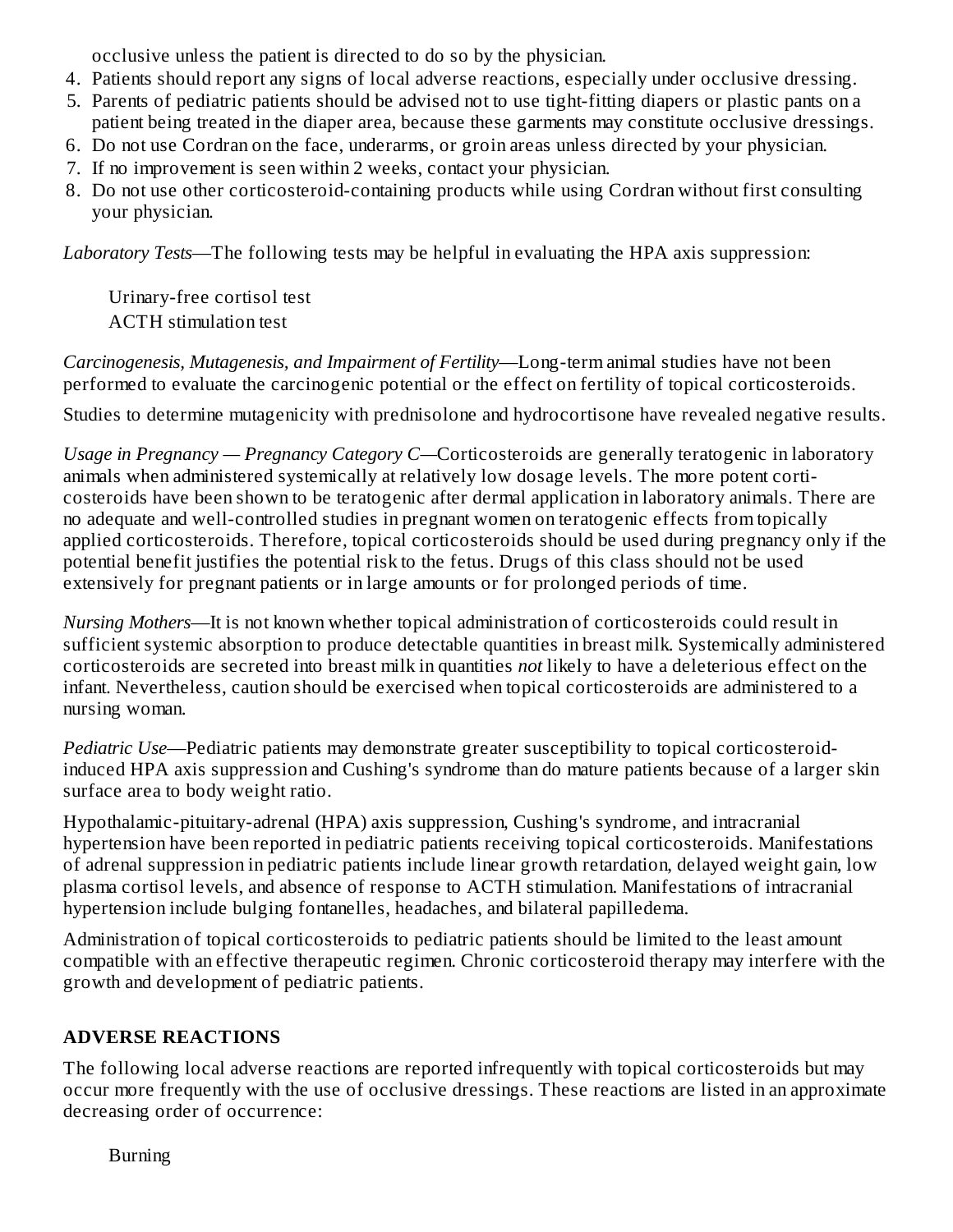Itching Irritation Dryness Folliculitis Hypertrichosis Acneform eruptions Hypopigmentation Perioral dermatitis Allergic contact dermatitis

The following may occur more frequently with occlusive dressings:

Maceration of the skin Secondary infection Skin atrophy Striae Miliaria

### **Postmarketing Adverse Reactions**

The following adverse reactions have been identified during post approval use of flurandrenolide, USP. Because these reactions are reported voluntarily from a population of uncertain size, it is not always possible to reliably estimate their frequency or establish a causal relationship to drug exposure.

*Skin*: skin striae, hypersensitivity, skin atrophy, contact dermatitis and skin discoloration.

## **OVERDOSAGE**

Topically applied corticosteroids can be absorbed in sufficient amounts to produce systemic effects (see PRECAUTIONS).

### **FOSAGE AND ADMINISTRATION**

For moist lesions, a small quantity of the cream should be rubbed gently into the affected areas 2 or 3 times a day. For dry, scaly lesions, the ointment is applied as a thin film to affected areas 2 or 3 times daily.

Therapy should be discontinued when control is achieved. If no improvement is seen within 2 weeks, reassessment of the diagnosis may be necessary.

Cordran<sup>®</sup> (flurandrenolide, USP) should not be used with occlusive dressings unless directed by a physician. Tight-fitting diapers or plastic pants may constitute occlusive dressings.

## **HOW SUPPLIED**

Cordran<sup>®</sup> Cream is supplied in aluminum tubes as follows:

```
Cordran\mathcal{D} Cream, 0.025%:
  120 g (NDC 16110-034-12)
Cordran\mathcal D Cream, 0.05%:
```

```
120 g (NDC 16110-035-12)
```
Cordran<sup>®</sup> Ointment is supplied in aluminum tube as follows: